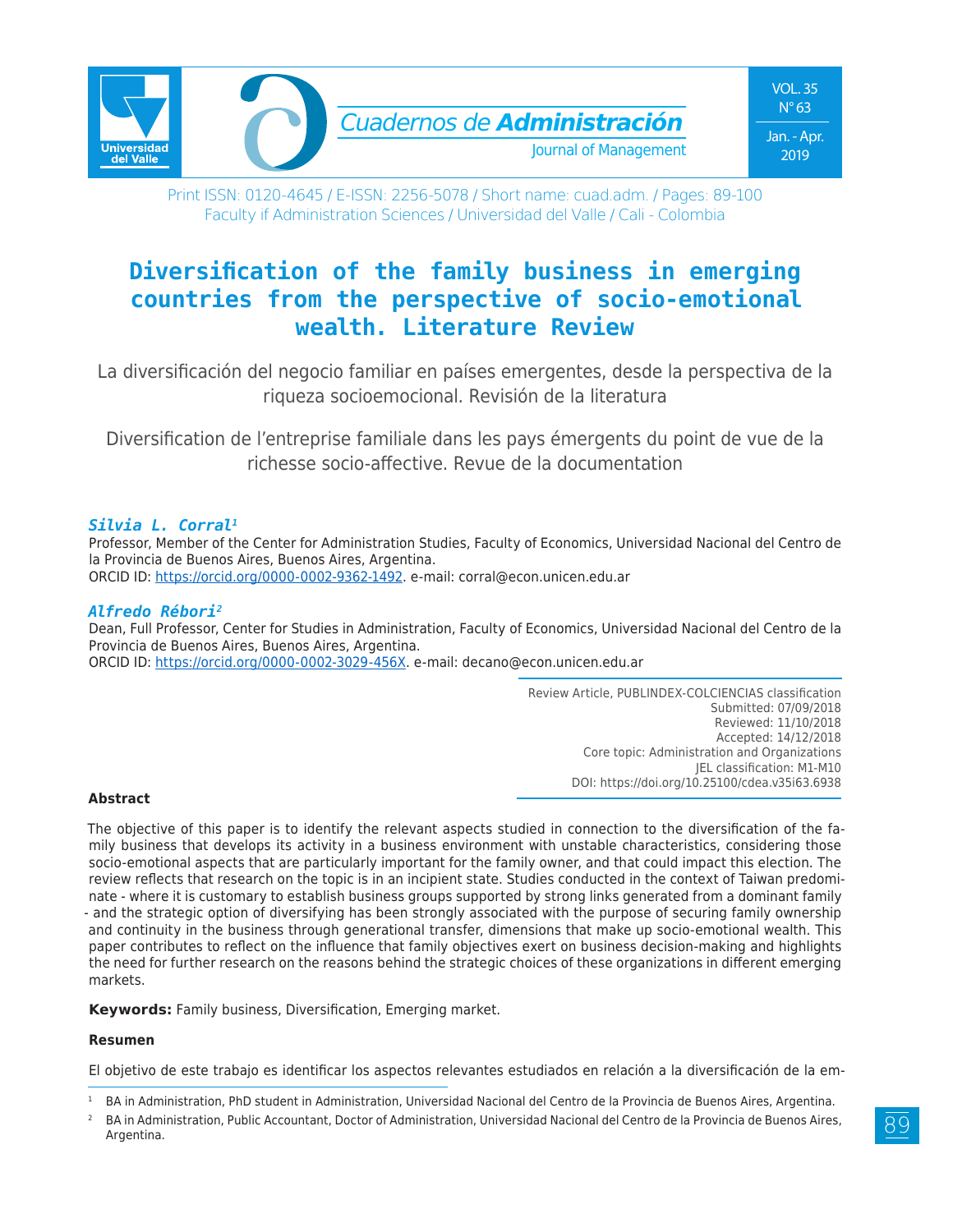presa familiar que desarrolla su actividad en un ambiente de negocios con características inestables, considerando aquellos aspectos socioemocionales que revisten particular importancia para la familia propietaria, y que podrían impactar en esta elección. La revisión realizada refleja que la investigación sobre el tópico se encuentra en estado incipiente. Predominan los estudios realizados en el contexto de Taiwán - donde es usual la constitución de grupos empresariales respaldados por los fuertes vínculos generados desde una familia dominante - y la opción estratégica de diversificar ha sido asociada fuertemente al propósito de asegurar la propiedad y continuidad de la familia en el negocio a través del traspaso generacional, dimensiones que componen la riqueza socioemocional. El artículo contribuye a reflexionar sobre la influencia que ejercen los objetivos familiares en la toma de decisiones empresariales y destaca la necesidad de una mayor investigación sobre las razones que impulsan las elecciones estratégicas de estas organizaciones, en diferentes mercados emergentes.

**Palabras clave:** Empresa familiar, Diversificación, Mercado emergente.

#### **Résumé**

L'objectif de ce travail est d'identifier les aspects étudiés pertinents à la diversification de l'entreprise familiale qui développe son activité dans un environnement d'affaires aux caractéristiques instables, en considérant les aspects socio-émotionnels qui revêtent une importance particulière pour le propriétaire familial, et qui pourraient avoir un impact sur ce choix. L'examen montre que la recherche sur des sujets d'actualité n'en est qu'à ses débuts. Les études sont prédominantes dans le contexte taïwanais - où il est habituel de former des groupes d'affaires soutenus par des liens solides générés par une famille dominante - et l'option stratégique de diversification a été fortement associée à l'objectif d'assurer la propriété et la continuité de la famille dans l'entreprise par le transfert générationnel, dimensions qui constituent la richesse socio-affective. L'article contribue à une réflexion sur l'influence des objectifs familiaux sur la prise de décision des entreprises et souligne la nécessité d'approfondir les recherches sur les raisons des choix stratégiques de ces organisations dans différents marchés émergents.

**Mots-clés:** Entreprise familiale, Diversification, Marché émergent.

# **1. Introduction**

Diversification may result from the environment in which the firm operates, whether it has competitive conditions or instability and risk, although there are factors within the organization that also encourage the adoption of this strategy. Since the pioneering work of Ansoff (1958), researchers have promoted the interest in

studying the different reasons that would lead an organization to opt for this business strategy. Nevertheless, in the context of family businesses, the analysis shows a certain degree of additional complexity since the influence of their owners - evidenced in the importance attached to the achievement of non-economic or affective nature objectives - has proved to be decisive in the behavior of these organizations (Gómez-Mejía, Haynes, Nuñez, Jacobson, and Moyano, 2007; Gómez Mejía, Makri, and Larraza Kintana, 2010; Kellermanns, Eddleston, and Zellweger, 2012; De Tienne and Chirico, 2013; Cabrera-Suárez, Déniz-Déniz, and Martín-Santana, 2014). In addition, it is noted that the prevailing reasons for family business diversification are an aspect not yet sufficiently explored in the context of emerging economies (Astrachan, 2010; Chung, 2013; Chang, Kao, and Kuo, 2014). From the perspective of this issue, the objective of this paper is to elaborate and integrate a review of the studies carried out around the strategic decision to diversify a family business in an unstable business environment, in which the impact of socioemotional factors by researchers has been addressed. For this purpose, publications in journals were reviewed in the field of Management between 2007 and 2018. The exploration reflects the prevalence of studies in Asian countries, those of recent years, and that the socio-emotional wealth approach contributes greatly to understanding how particular family objectives influence diversification decisions.

# **2. Theoretical framework**

The methodology used consisted in selecting those empirical-nature papers published in scientific journals from 2007 and until May 2018 - the date when the exploration was undertaken - for which the ABInform, Econlit and Scopus databases were used as search engines. The selection of the base year to initiate the identification of publications was intentional, given that the concept of "socio-emotional wealth" was unveiled in a seminal paper published by Gómez-Mejía *et al.,* (2007), in which they assert that the behavior of family companies is influenced by the emotional commitment of their members with the business.

The descriptors chosen to inaugurate the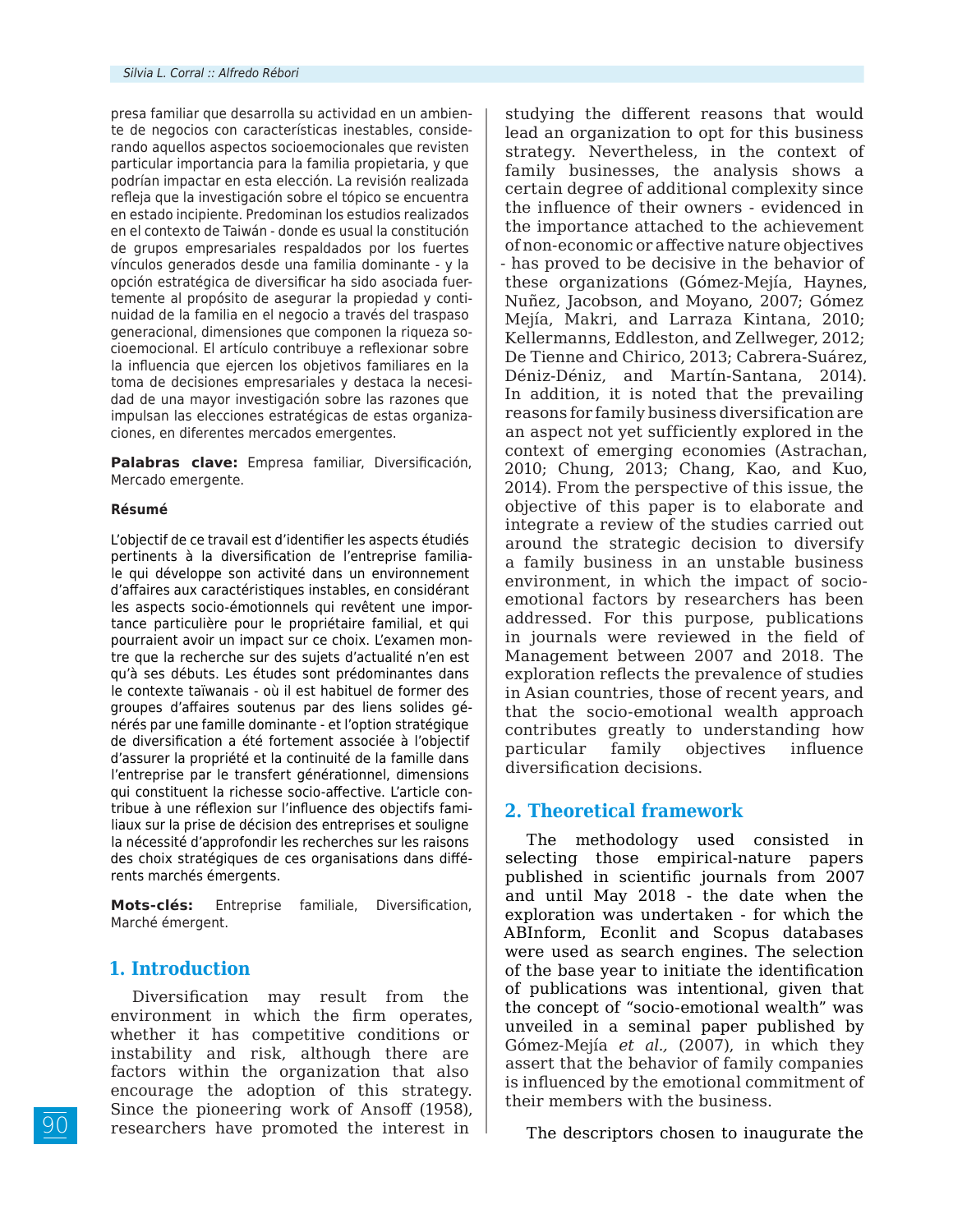exploration were "socio-emotional wealth" - "emerging market" - "diversification", and only those papers that contained them in the title, abstract, or keywords were picked. By the same criteria, the search was completed with the terms "socio-emotional wealth" - "diversification" and the combinations "family firms/family enterprises" - "diversification" - "emerging market/country".

Then, to consider it in this review, firstly, the exploration was oriented and delimited towards those works in which the diversification of the family business - either geographical or by product - was addressed as a research topic considering the context in which the fieldwork was carried out. In this sense, the selection of papers took into account the country in which the study took place, based on the classification of developed, emerging and frontier markets, prepared by Morgan Stanley Capital International (MSCI). The search returned a total of 38 (thirtyeight) papers. First off, research conducted in countries categorized as developed by Morgan Stanley Capital International were dismissed: Germany (Kraus, Mensching, Calabró, Cheng, and Filser, 2016; Cesinger, Hughes, Mensching, Bouncken, Fredrich, and Kraus, 2016; Schmid, Ampenberger, Kaserer, and Achleitner, 2015); United

States (Essen, Carney, Gedajlovic, and Heugens, 2015; Memili, Fang, and Welsh, 2015; Campbell, Eden, and Miller, 2012); Austria (Wąsowska, 2017); United Kingdom (Wang, 2016); Australia (Ratten, Ramadani, Leo-Paul, Hoy, and Ferreira, 2017); Spain (Hernández-Trasobares and Galve-Górriz, 2015, 2016, 2017; Muñoz Bullon and Sánchez Bueno,2012); Italy (Pongelli, Caroli, and Cucculelli, 2016; Delbufalo, Poggesi, and Borra, 2016; Laffranchini and Braun, 2014; Majocchi and Strange, 2012); sample of Western European countries (Banalieva, Eddleston, and Zellweger, 2015); Singapore (Scholes, Mustafa and Chen, 2016). In the end, only 18 (eighteen) studies were identified within the established conditions, reflecting the embryonic state of the research within the framework of the three axes proposed in this work: diversification of the family business -unstable business environment- socioemotional perspective. The publications chosen were then analyzed based on the indicator given by the CiMago Journal Rank (SJR), set up according to the importance of the journal they come from and with a direct impact on the value of the published papers. It should be noted that there was no cap on this indicator, given the low number of findings. These are detailed in Table 1.

| Table 1. Works identified per journal                    |                       |                           |                         |  |  |
|----------------------------------------------------------|-----------------------|---------------------------|-------------------------|--|--|
| Journal                                                  | <b>JSR 2017 Index</b> | Number of<br>publications | <b>Research Context</b> |  |  |
| Journal of Management                                    | 6.46                  |                           | Taiwan                  |  |  |
| Organization Science                                     | 5.5                   | 1                         | Taiwan                  |  |  |
| <b>Small Business Economics</b>                          | 1.94                  | 1                         | Taiwan                  |  |  |
| <b>Industrial Marketing Management</b>                   | 1.66                  | 1                         | Taiwan                  |  |  |
| European Management Journal                              | 1.26                  | 1                         | Taiwan                  |  |  |
| Journal of Business Research                             | 1.26                  | 1                         | Taiwan                  |  |  |
| Asia Pacific Journal of Management                       | 1.185                 | 1                         | Thailand                |  |  |
| Asia Pacific Journal of Management                       | 1.185                 | 1                         | Malaysia                |  |  |
| Asia Pacific Journal of Management                       | 1.185                 | 1                         | Taiwan                  |  |  |
| <b>International Business Review</b>                     | 1.01                  | $\overline{2}$            | Taiwan                  |  |  |
| North American Journal of Economics and Finance          | 0.63                  | 1                         | Chile                   |  |  |
| Journal of Management and Organization                   | 0.54                  | $\overline{2}$            | Taiwan                  |  |  |
| Journal of Small Business Strategy                       | 0.23                  | 1                         | Taiwan                  |  |  |
| International Journal of Economics and Finance           | 0.17                  | 1                         | Taiwan                  |  |  |
| International Journal of Business and Economics          | 0.19                  | 1                         | Taiwan                  |  |  |
| International Review of Management and Business Research | 0.11                  | 1                         | Taiwan                  |  |  |
| Total articles analyzed                                  |                       | 18                        |                         |  |  |
| Source: Authors' own elaboration                         |                       |                           |                         |  |  |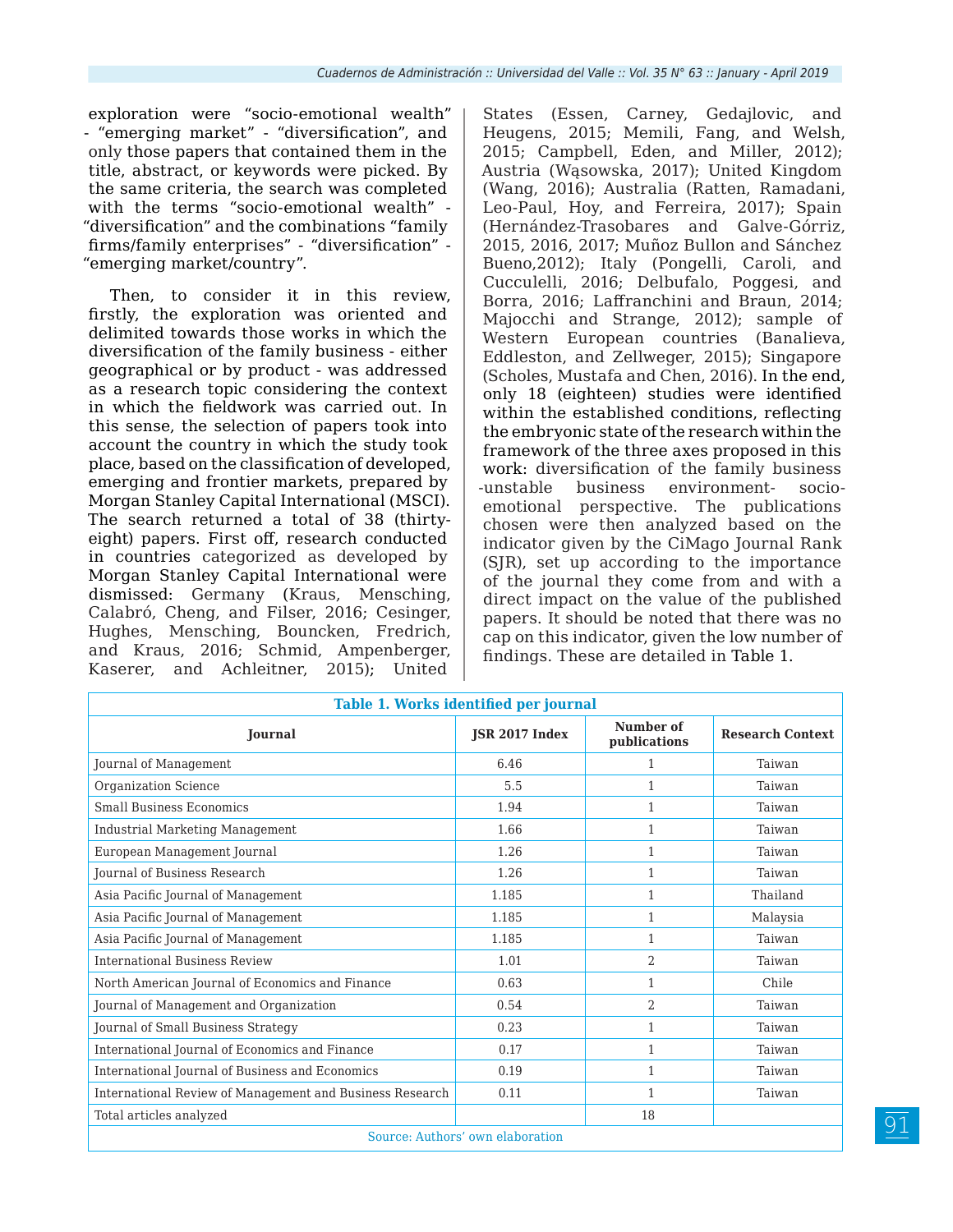### **3. Theoretical development**

When picking the papers that met the fixed limit conditions a classification of their contents was made. To this end, two questions were raised to which we sought to answer: 1) what theoretical approaches allow us to explain the impact of family influence on the business? and 2) from the perspective of socio-emotional wealth: how does this influence manifest itself in diversification decisions made in contexts with emergent characteristics? The following two sections will present the findings as follows: in the first (3.1), the concept of "socio-emotional wealth" is defined and reviews the theoretical approaches used by the researchers when approaching the study of the influence of the family on the company. The second section (3.2), presents in greater detail the research within the specific topic that this study proposes to analyze. Lastly, the authors' discussions or proposals for future research are included.

### *3.1. The study of socio-emotional wealth: different approaches*

Socio-emotional wealth has received growing interest in recent years as it contributes to explaining the influence of the family in the business and behavior of these companies in relation to their strategic decisions and risk-taking; in this sense, this is framed within the Theory of Agency Behavior (Gómez-Mejía *et al*., 2007; Berrone, Cruz, and Gómez Mejía, 2012; Ding, Qu and Wu, 2016). The term has been conceived by Gómez-Mejía *et al*. (2007) to refer to certain aspects that the family decides to preserve in order to satisfy its non-economic needs, even to the detriment of greater profits for the company (Gómez-Mejía *et al*., 2007; Gómez Mejía, Cruz, Berrone, and De Castro, 2011). These aspects include maintaining control of the firm in the hands of the family, having family members identify with the company, safeguarding family ties and values, fostering commitment and handing the business over to future generations, dimensions that reflect the long-term orientation of these companies (Berrone *et al*., 2012). Debicki, Kellermanns, Chrisman, Pearson, and Spencer (2016) have recently defined it as the benefits associated with the welfare and affective needs of family members, reflecting the influence of the family in the business as well as the heterogeneity in the strategic behavior of these organizations ( Berrone, Cruz, Gómez-Mejía, and Larraza-Kintana, 2010; Berrone *et al*., 2012; Cennamo, Berrone, Cruz, and Gómez ‐ Mejía, 2012; Chrisman and Patel, 2012; De Tienne and Chirico, 2013; Kotlar, De Massis, Fang and Frattini, 2014).

The predominant theoretical approach in the analysis of the impact of family influence on the company has been the Agency Theory. Emphasizing on ownership, this framework assumes that owners and managers, or the agents of an organization, are driven by the opportunity to obtain personal benefits; in this way, they lead to the emergence of agency conflicts based on different interests and risk preferences (Jensen and Meckling, 1976). Notwithstanding, in the particular case of family businesses, the concentration of ownership has a positive impact on the reduction of tensions by enabling the alignment of family interests among its members (Schulze, Lubatkin, Dino, and Buchholtz, 2001; Miller, Le Breton-Miller and Lester, 2010; Hernández Trasobares and Galve-Górriz, 2015), so that possible resistance would be mainly tied to the different modes of family participation (Schulze *et al.,* 2001; Songini and Gnan, 2015). Regarding the subject of this review, this theory has allowed us to explain: a) that a closed-family ownership structure becomes a restriction for business diversification, so these companies diversify less than non-family ones (Gómez-Mejía *et al*., 2007; 2010; Miller *et al*., 2010; Schmid *et al.,* 2015; Delbufalo *et al*. 2016; Hernández Trasobares and Galve Górriz, 2015; 2017); b) a positive relationship between family ownership and non-economic objectives, even greater in the case of those firms in the hands of their founders (Berrone *et al*., 2012; Zellweger, Kellermanns, Chrisman, and Chua, 2012; Kotlar *et al.*, 2014; Miller and Le Breton Miller, 2014; Memili *et al*.,2015; Kavadis and Castaner, 2015; Schulze, 2016). In addition, ownership patterns have been shown to influence the priorities given to the different dimensions that make up socio-emotional wealth (Le Breton Miller and Miller, 2013; Sciascia, Mazzola, and Kellermanns 2014; Minichilli, Brogi, and Calabro, 2016). As observed by Berrone *et al*. (2012), the Behavior Agency Theory does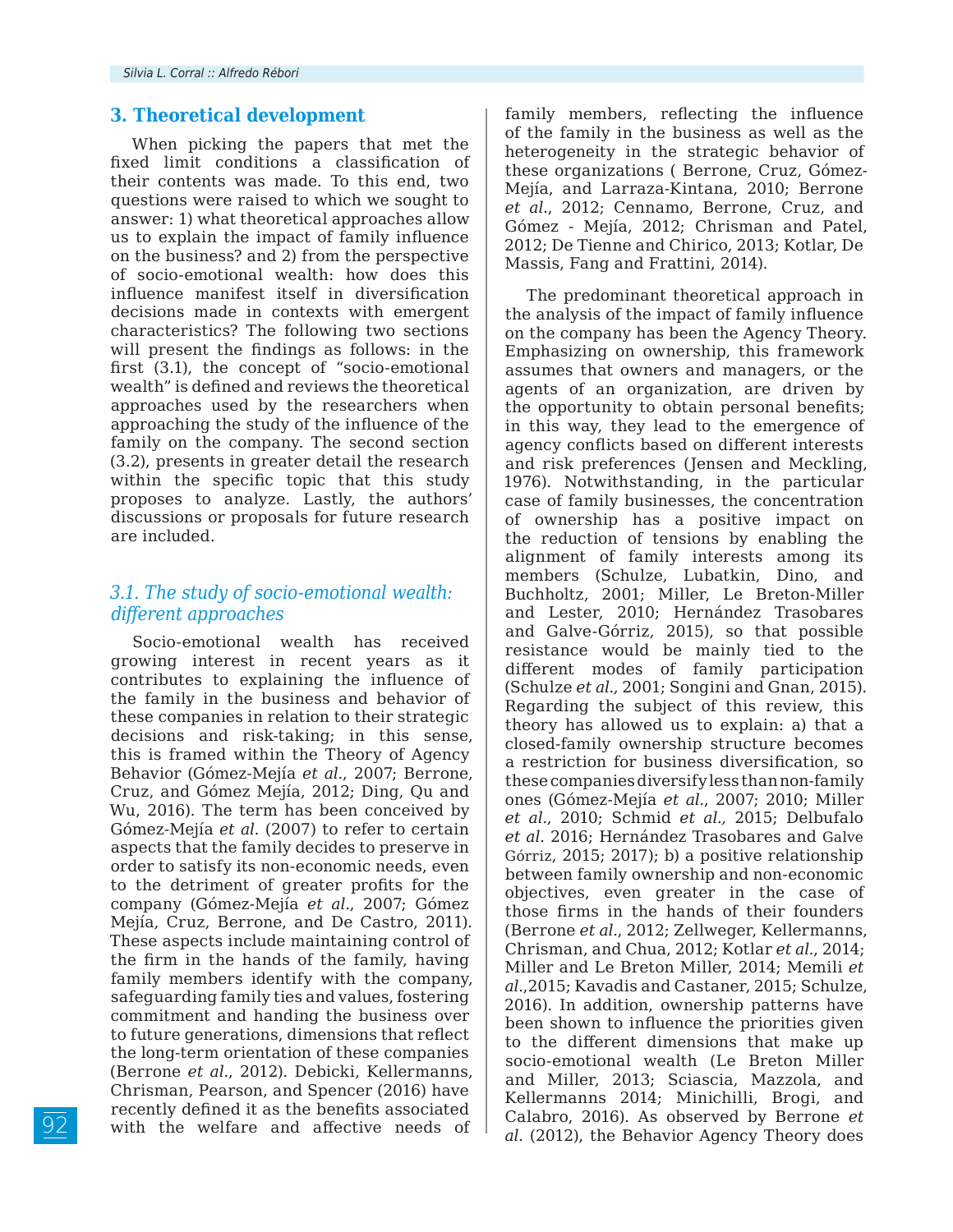not contradict the core postulate of Agency Theory, since when the priority of the family owner is to protect socio-emotional wealth, he is expected to engage in opportunistic behaviors.

The influence of the family in the business has also sought to be explained through the Theory of Resources and Capabilities, as it argues that companies possess unique resources through which they can attain a competitive advantage, and explains that firms will choose to diversify when they have excess resources (Barney, 1991; Montgomery, 1994). In the particular case of family businesses, Habbershon and Williams (1999) coined the concept "familiarity" to refer to a unique and idiosyncratic set of tangible and intangible resources (such as networks of links, knowledge and a shared vision and purpose by family members). According to Astrachan, Klein, and Symrnios (2002), the source of the same is: 1) family ownership and participation; 2) the experience with which its members contribute to the business, which is activated in the process of generational transfer; 3) values rooted and shared in the company, which favor the commitment of the members of the family. Zellweger, Eddleston, and Kellermanns (2010) argue that the identity of its members, based on the perception of the company as a family business, is a fundamental pillar to these resources. When analyzed under the "familiarity" approach, business diversification may require additional material resources, as well as different skills and knowledge. This demand will then result in the need to recruit non-family staff and managers with these required skills. In this sense, the inflow of human resources from outside the family could be seen as an obstacle to preserving family independence and the resources already developed (Gómez-Mejía *et al*., 2010; Hernández Trasobares and Galve-Górriz, 2015, 2017). Scholes *et al.* (2016) demonstrate that the desire to maintain harmony and family ties has a negative impact on networking and development of new resources, and impacts internationalization activities beyond export.

Both concepts, "familiarity" and "socioemotional wealth", in addition to appearing as clear differentiators between family companies and non-family ones and

collectively impacting strategic choices, business outcomes and survival (Chrisman, Sharma, Steier, and Chua, 2013; Chrisman and Patel, 2012; Sharma, Salvato, and Reay, 2014), are closely connected and are the result of the identification of their members in the business (Cabrera-Suárez *et al*., 2014). In connection thereto, given the objective of preserving socio-emotional wealth, and even though the company's resources are used inefficiently, it becomes difficult to transmit entrepreneurial orientation to the new generations (Schepers, Voordeckers, Steijvers, and Laveren,2014) as well as the practice of innovation activities (Chrisman and Patel, 2012; Kraiczy, Hack, and Kellermanns, 2015; Li and Daspit, 2016). Similarly, with regard to human resources, interest in increasing and maintaining their affectional endowment would lead owners to preserve the employment of family members in the company (Cruz, Justo, and De Castro, 2012; Cennamo *et al.,*2012; Memili, Misra, Chang, and Chrisman, 2013; Vandekerkhof, Steijvers, Hendriks, and Voordeckers, 2014).

Finally, it could be deduced that the approach of socio-emotional wealth largely captures that of Agency Theory and Resource and Capabilities Theory. In fact, retaining ownership control and transferring it to subsequent generations is one of their clearest objectives, as well as identifying family members in the business and protecting their own culture, which are sources of "familiarity" (Figure 1).

# *3.2. Diversification of the family business in unstable markets, from the perspective of socio-emotional wealth*

Business diversification refers to a particular mode of strategy that requires changes in the market-product composition of a company that seeks to exit its current product line and market structure to enter new markets with new products, either within the limits of the industry in which it currently operates or outside of them (Ansoff, 1958). As already explained in the introduction, the purpose of this work is to conduct a review of the research that has deepened the approach of "socio-emotional wealth" in order to examine what has been written, specifically, regarding the decision to diversify a family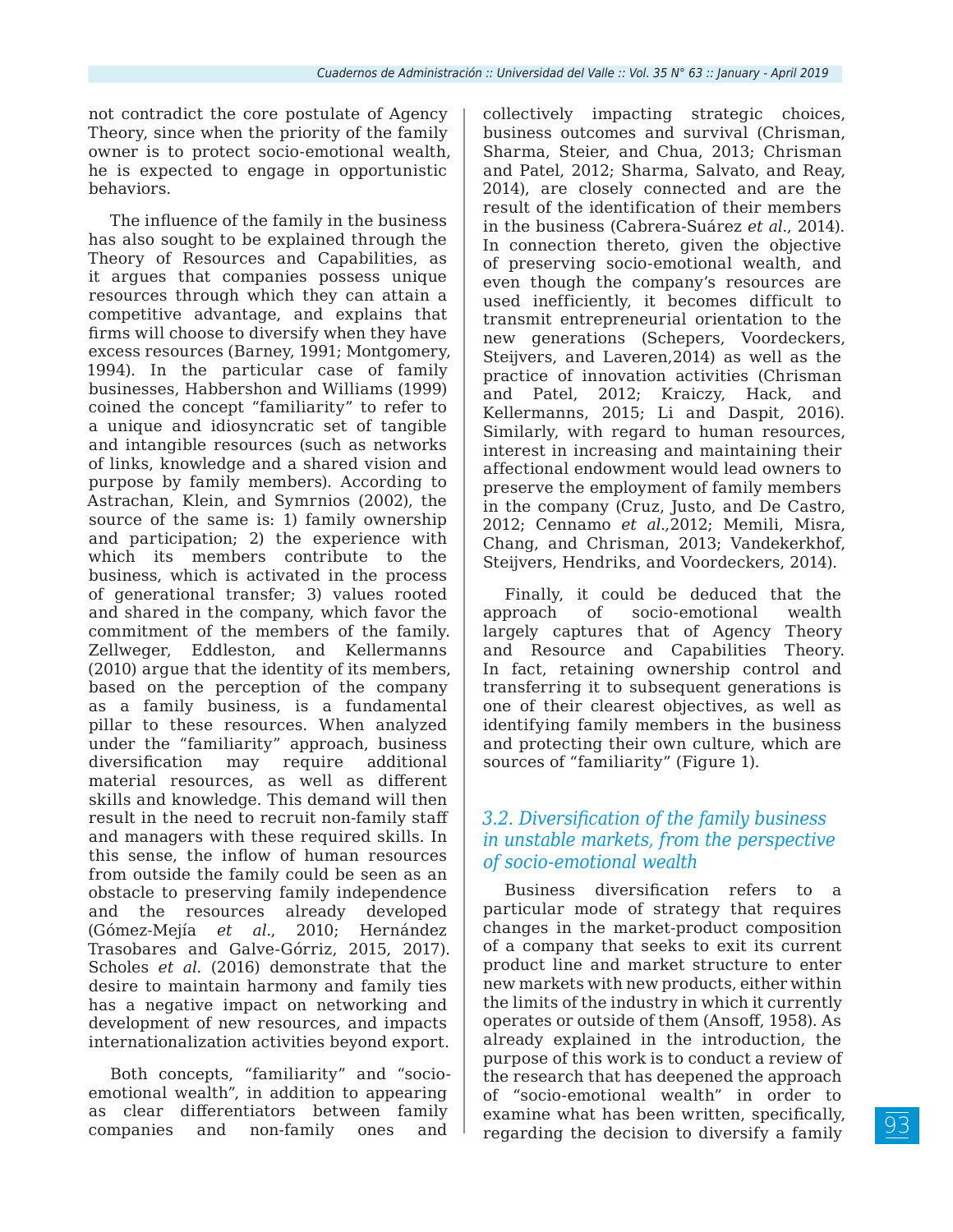

#### **Figure 1. Family influence: theoretical approaches**



business in an environment characterized by economic unstable conditions, the lack of intermediaries, and underdeveloped institutions, which hinder trade (Khanna and Palepu, 2000). In the context of nonfamily businesses, the research conducted in contexts with these particularities has focused mainly on the relationship between the diversification strategy and business performance, showing that the so-called emerging countries face very different contingencies and need to evaluate factors such as government, political, economic and labor conditions, product life cycle and the characteristics of the competence (Sajid, Shujahat, and Mehmood, 2016). Overall, the results show that the benefits associated with diversification could be greater than the costs to the extent that companies can internally mimic market functions (Khanna and Palepu, 2000; Hoskisson, Johnson, Tihanyi, and White, 2005; Akben Selçuk, 2015), although a high degree of diversification could lead to diseconomies of scale since the inefficiency of markets leads to higher costs - such as coordination and information asymmetries - which add up to those resulting from managing new businesses in new segments (Yigit and Beharam, 2013; Akben Selçuk, 2015; Sajid *et al*., 2016).

Thus, if for family entrepreneurs the preservation of their non-economic objectives is a strategic priority, while environmental heterogeneity faces them with new challenges, it would be interesting to find out what has been studied regarding the reasons that drive family business owners to diversify when environmental conditions anticipate a certain level of insecurity.

The literature review reflects different research conducted in this field, as shown in Table 2.

The review reflects that the study of the decision to diversify a family business, considering the emergence of the contexts in which these companies operate, has been emerging in recent years and predominantly in Asian countries, where it is traditional to incorporate business groups based on economic and social ties, generally set up from a dominant family, with a critical role in economic activities. These groups act as an internal capital market and as a platform that allows them to share resources to affiliated companies, which are managed by the descendants of the main or other members of the family (Hsieh, Yeh, and Chen 2010; Chung, 2013; Wang, Chu, and Chen, 2013). In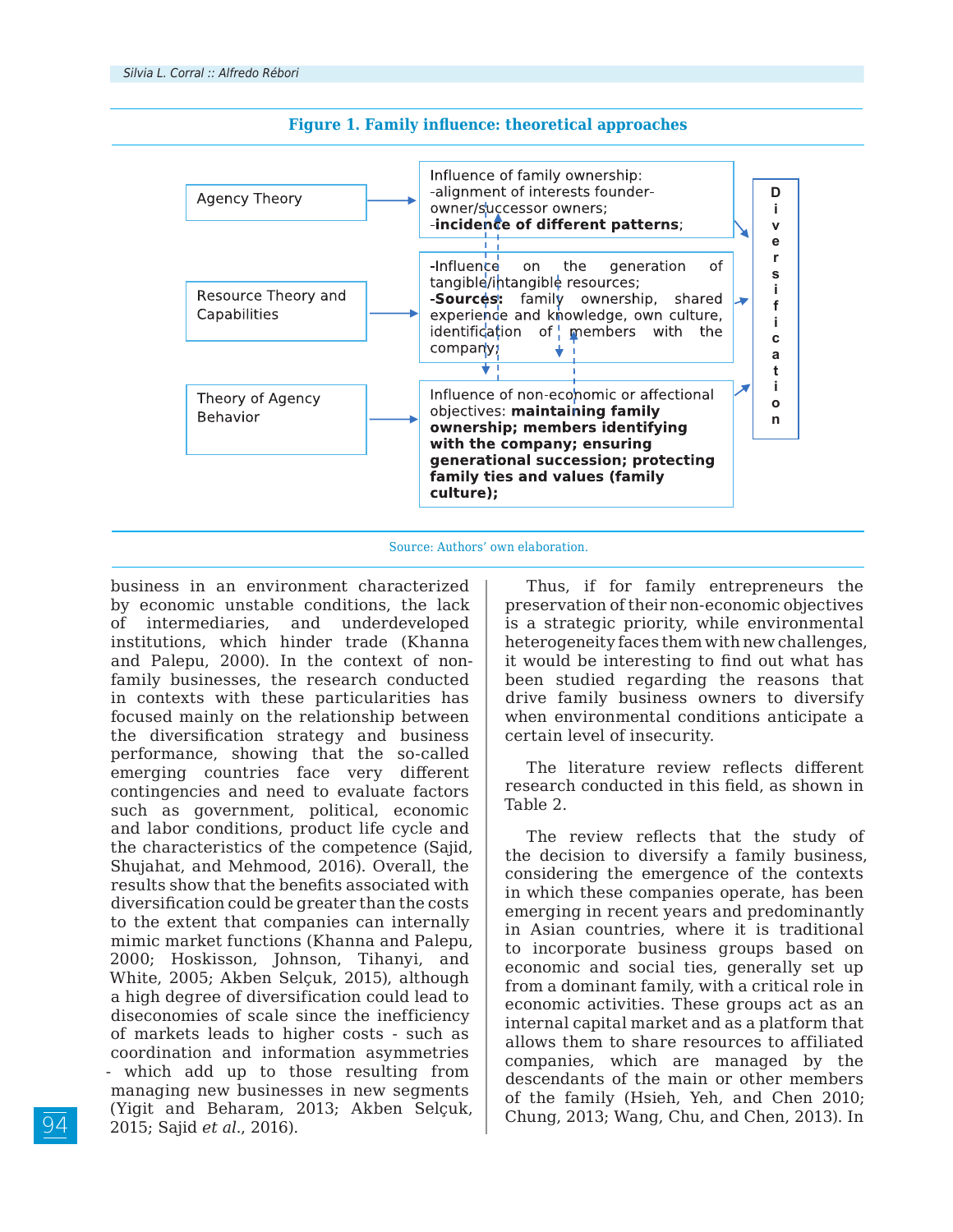| Table 2. Studies identified by author and year of publication |                                                                |                                                                                                                                                                                            |  |
|---------------------------------------------------------------|----------------------------------------------------------------|--------------------------------------------------------------------------------------------------------------------------------------------------------------------------------------------|--|
| Author/year                                                   | <b>Publication</b>                                             | Methodology                                                                                                                                                                                |  |
| Tsai, Kuo, and Hung (2009)                                    | <b>Small Business Economics</b>                                | Quantitative/sample: Taiwan family businesses<br>(Taiwan Economic Journal Database).<br>Focus: Agency.<br>Dependent variable: diversification.                                             |  |
| Hsieh, Yeh, and Chen (2010)                                   | <b>Industrial Marketing</b><br>Management                      | Quantitative/Sample: Taiwan Business Groups.<br>Approaches: Agency/Resources and Capabilities.<br>Diversification: independent variable; variable to explain:<br>business innovation.      |  |
| Chen and Yu (2011)                                            | <b>International Business</b><br>Review                        | Quantitative/Sample: 98 Taiwan companies.<br>Focus: Agency.<br>Diversification: independent variable (explains performance).                                                               |  |
| Kuo, Kao, Chang, and Chiu<br>(2012)                           | European Management<br><b>Journal</b>                          | Quantitative/Sample: 1550 Taiwan companies with business in<br>China. Focus: Resources and Capabilities. Dependent variable:<br>diversification (mode of entry into the foreign market).   |  |
| Chen and Jaw (2013)                                           | International Review of<br>Management and Business<br>Research | Quantitative/sample: 78 business groups in Taiwan<br>Focus: Resources and Capabilities (combined with Network<br>Focus). Dependent variable: diversification.                              |  |
| Wang, Chu and Chen (2013)                                     | Journal of Management &<br>Organization                        | Quantitative/sample: groups of companies in<br>Taiwan. Focus: Resources and Capabilities.<br>Diversification: independent variable (explains performance).                                 |  |
| Kao, Kuo, and Chang (2013)                                    | Journal of Management<br>and Organization                      | Quantitative/sample: group of 505 companies in Taiwan.<br>Focus: Agency Variable to explain: diversification (input mode).                                                                 |  |
| Chung (2013)                                                  | Asia Pacific Journal of<br>Management                          | Quantitative/sample: Taiwan family business groups.<br>Focus: Agency. Diversification: dependent variable.                                                                                 |  |
| Lien and Li (2013)                                            | <b>Journal of Business</b><br>Research                         | Quantitative/sample: 205 companies in Taiwan.<br>Focus: Agency<br>Diversification: variable to explain.                                                                                    |  |
| Luo and Chung (2013)                                          | Organization Science                                           | Quantitative/sample: groups of companies in Taiwan.<br>Focus: Agency (combined with Institutional Economy)<br>Diversification: control variable (dependent: yield)                         |  |
| Yabushita and Suehiro<br>(2014)                               | Asia Pacific Journal of<br>Management                          | Qualitative/sample: 215 family business groups in Thailand.<br>Focus: Resources and Capabilities. Review history/proposal of a<br>model.                                                   |  |
| Huei (2014)                                                   | Asia Pacific Journal of<br>Management                          | Quantitative/sample: Malaysian business groups.<br>Focus: Agency. Diversification: variable to explain                                                                                     |  |
| Chang et al. (2014)                                           | <b>International Business</b><br>Review                        | Quantitative/sample: investments by<br>Taiwan companies in 13 countries.<br>Focus: quality of government of the country to invest in. Variable<br>to explain: diversification (input mode) |  |
| Gu, Lu, and Chung (2016)                                      | Journal of Management                                          | Quantitative/sample: business groups Taiwan.<br>Focus: Socio-emotional wealth. Variable to explain:<br>diversification.                                                                    |  |
| Lin, Wang, and Pan (2016)                                     | International Journal of<br>Economics and Finance              | Quantitative/sample: 364 companies<br>listed on the stock exchange.Taiwan.<br>Focus: Agency<br>Diversification: variable to explain.                                                       |  |
| Lo and Hsu (2016)                                             | International Journal of<br><b>Business and Economics</b>      | Quantitative/sample: 300 groups from Taiwan.<br>Focus: Resources and Capabilities.<br>Diversification: variable to explain                                                                 |  |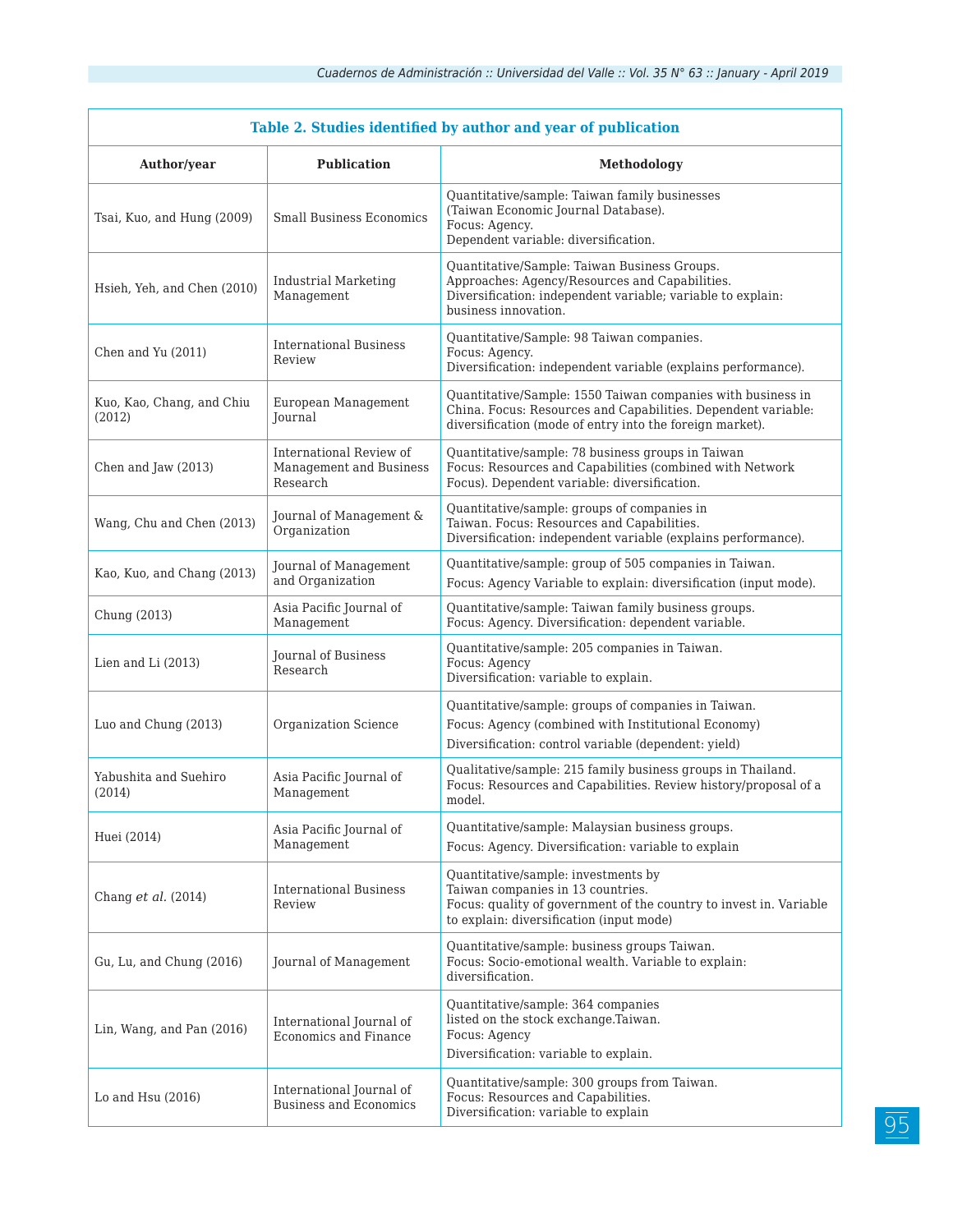| Espinosa-Méndez,<br>Jara-Bertín, and Maquieira<br>(2018) | North American Journal of<br>Economics and Finance | Quantitative/sample: 104 Chilean companies.<br>Focus: Agency.<br>Diversification: variable to explain.                                                                                            |  |
|----------------------------------------------------------|----------------------------------------------------|---------------------------------------------------------------------------------------------------------------------------------------------------------------------------------------------------|--|
| Tsao, Wang, W., Lu, Chen,<br>and Wang, J. (2018)         | Strategy                                           | Quantitative/sample: Taiwan companies.<br>Journal of Small Business   Focus: Socio-emotional wealth.<br>Diversification: independent variable (to be explained: incidence<br>of family ownership) |  |
| $\cdots$<br>$\sim$                                       |                                                    |                                                                                                                                                                                                   |  |

Source: Authors' own elaboration.

addition, it can be said that these companies bear broader levels of diversification in emerging markets to satisfy personal and family interests (Chen and Yu, 2011; Kuo, Kao, Chang, and Chiu, 2012; Lien and Li, 2013; Chung, 2013; Kao, Kuo, and Chang, 2013; Huei, 2014; Chang *et al.,* 2014; Yabushita and Suehiro, 2014; Lin, Wang, and Pan, 2016; Gu, Lu, and Chung, 2016; Lo and Hsu, 2016; Tsao, Wang, Lu, Chen, and Wang, 2018), as this business strategy would provide the possibility of new units where descendants could operate (Lien and Li, 2013; Gu *et al.,* 2016).

Strong family ties have positive effects on business innovation (Hsieh *et al*., 2010) and, while Luo and Chung (2013) argue that in these countries the control of the family would bring about better business performance, for the same reason it could be affected in different contexts, with similar characteristics (Wang *et al.*, 2013; Espinosa-Méndez, Jara-Bertín, and Maquieira, 2018). Chen and Jaw (2013) found that successors would be more willing to have fewer family members in the company, thus taking on the risks of diversification. In connection thereto, it is demonstrated that the preservation of the affectional endowment of the family as a framework for such decisions depends on the generation of owners in charge, which becomes stronger when the founding generation is in charge (Gu *et al.*, 2016; Tsao *et al*., 2018). Chang *et al*. (2014), with regards to geographical diversification, add that these organizations are more aggressive when the quality of the government of the country in which they invest is higher, a behavior that relates to the concern of preserving a socioemotional wealth that is their own.

# **4. Discussions**

Although the state of development of the research does not permit a more complete theoretical integration, the papers analyzed emphasize that the predominant focus to study this topic has been Agency Theory, and emphasize that in emerging countries diversifying a family business has been strongly associated with particular drivers of their owners, such as ensuring the continuity of the family in the business via ownership control, and handing the business over to the new generations. These reasons define two constituent dimensions of socio-emotional wealth and, in this sense, it can be said that the analysis supports the position of Berrone *et al*. (2012), when stating that these theoretical approaches are not invalidated.

The study admits as its major weaknesses the limited number of findings and, in addition, that they are concentrated in the context of Taiwan. However, it is expected to contribute to reflect on the impact of family objectives on business -even when the context poses conditions of instability and risk- and to assess the need for further research to be framed in different business environments with emergent characteristics, from the perspective of socio-emotional wealth and with a qualitative approach in order to gain: 1) a greater understanding of the strategic decision to diversify the family business in emerging countries and in which a different conformation of family organizations is present; and 2) to corroborate the importance acquired by socio-emotional aspects in these choices, and even identify which ones are identified as priorities under conditions of uncertainty.

#### **5. References**

- Akben Selçuk, E. (2015). Corporate diversification and firm value: Evidence from emerging markets. *International Journal of Emerging Markets*, *10*(3), 294-310.
- Ansoff, H. I. (1958). A model for diversification. *Management Science*,*4*(4), 392-414.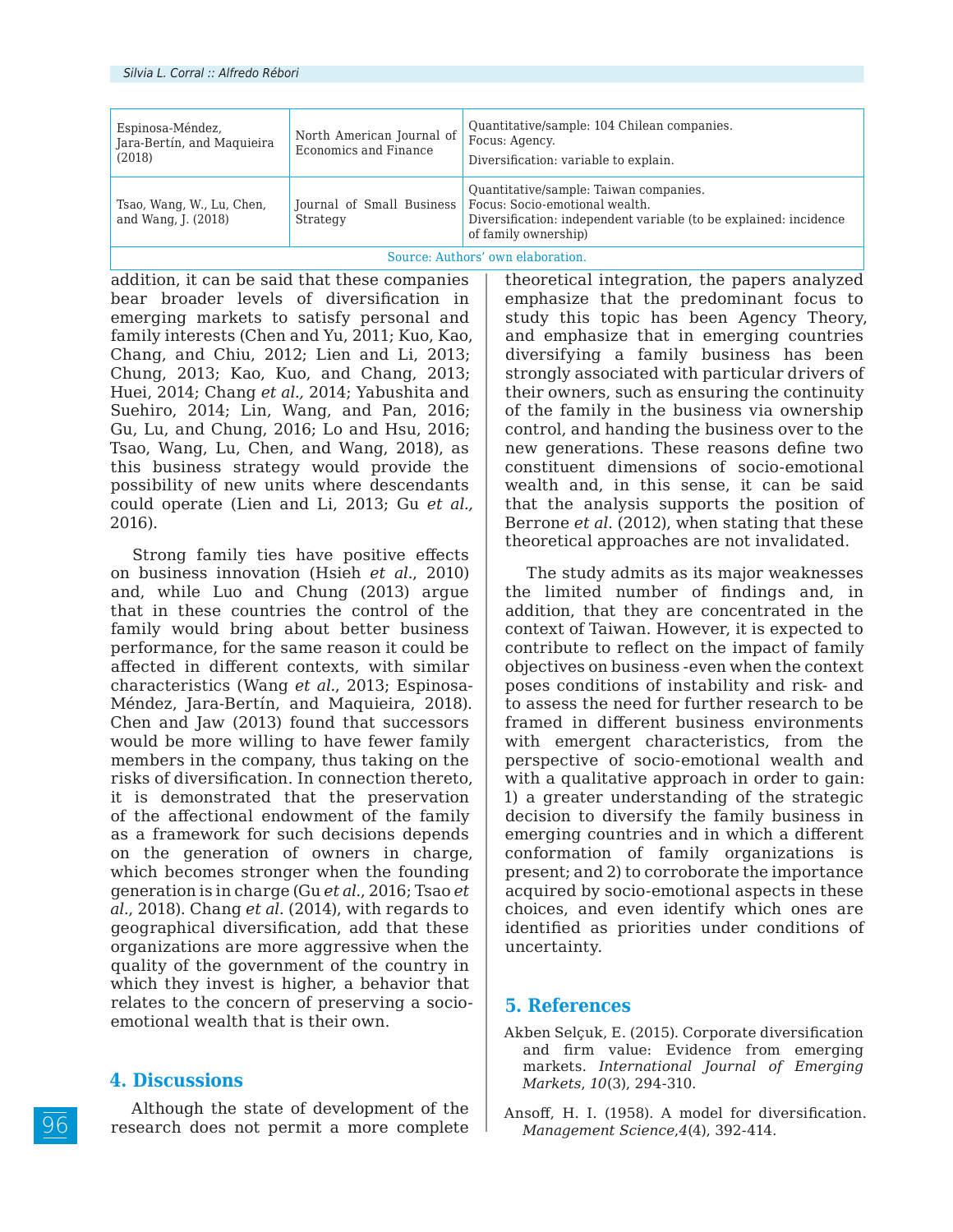- Astrachan, J., Klien, S., & Smyrnios, K. (2002). The F-PEC scale of family influence: A proposal for solving the family business definition problem. *Family Business Review*, *15*(1), 45-58.
- Astrachan, J. (2010). Strategy in Family Business: toward a multidimensional research agenda. *Journal of Family Business Strategy*, *1*, 6-14
- Barney, J. B. (1991). Firm resources and sustained competitive advantage. *Journal of Management, 17*(1), 99-120.
- Banalieva, E. R., Eddleston, K. A., & Zellweger, T. M. (2015). When do family firms have an advantage in transitioning economies? Toward a dynamic institution‐based view. *Strategic Management Journal,36*(9), 1358-1377
- Berrone, P., Cruz, C., Gómez-Mejia, L., & Larraza-Kintana, M. (2010). Socioemotional wealth and corporate responses to institutional pressures: Do family-controlled firms pollute less? *Administrative Science Quarterly*, *55*(1), 82-113.
- Berrone, P., Cruz, C., & Gómez Mejia, L. (2012). Socioemotional Wealth in Family Firms: Theoretical Dimensions, Assessment Approaches, and Agenda for Future Research. *Family Business Review, 25*(3), 258-279.
- Campbell, J. T., Eden, L., & Miller, S. R. (2012). Multinationals and corporate social responsibility in host countries: Does distance matter. *Journal of International Business Studies,43*, 84-106.
- Cabrera-Suárez, M. K., Déniz-Déniz, M. d. L. C., & Martín-Santana, J. D. (2014). The setting of nonfinancial goals in the family firm: The influence of family climate and identification. *Journal of Family Business Strategy*, *5*(3), 289-299.
- Cennamo, C., Berrone, P., Cruz, C., & Gomez‐ Mejia, L. R. (2012). Socioemotional Wealth and Proactive Stakeholder Engagement: Why Family‐Controlled Firms Care More About Their Stakeholders. *Entrepreneurship Theory and Practice*, *36*(6), 1153-1173.
- Cesinger, B., Hughes, M., Mensching, H., Bouncken, R., Fredrich, V., & Kraus, S. (2016). A socioemotional wealth perspective on how collaboration intensity, trust, and international market knowledge affect family firms' multinationality. *Journal of World Business*, *51*(4), 586-599.
- Chang, Y.-C., Kao, M.-S., & Kuo, A. (2014). The influences of governance quality on equitybased entry mode choice: The strengthening role of family control. *International Business Review, 23*(5), 1008-1020.
- Chen, Y. Y., & Jaw, Y. L. (2013). Does network cohesion impede diversification in the conglomerate? Evidence from Taiwanese business group. *International Review of Management and Business Research, 2*(2), 320-332.
- Chen, C. J., & Yu, C. M. J. (2011). Managerial ownership, diversification and firm performance: Evidence from an emerging market. *International Business Review*, *21*, 518-534.
- Chrisman, J. J., Sharma, P., Steier, L. P., & Chua, J. H. (2013). The influence of family goals, governance, and resources on firm outcomes. *Entrepreneurship Theory and Practice,37*(6), 1249-1261.
- Chrisman, J. J., & Patel, P. C. (2012). Variations in R&D investments of family and nonfamily firms: behavioral agency and myopic loss aversion perspectives. *Academy of Management Journal,55*(4), 976.
- Chung, H. M. (2013). The role of family management and family ownership in diversification: The case of family business group. *Asia Management Journal,30*(3), 871-891.
- Cruz, C., Justo, R., & De Castro, J. O. (2012). Does family employment enhance MSEs<br>performance? Integrating Socioemotional Integrating Socioemotional Wealth and family embeddedness perspectives. *Journal of Business Venturing*, *27*(1), 62-76.
- Debicki, B., Kellermanns, F., Chrisman, J., Pearson, A., & Spencer, B (2016) Development of a socioemotional wealth importance (SEWi) scale for family firm research. *Journal of Family Business Strategy, 7*(1), 47-57.
- Delbufalo, E., Poggesi, S., & Borra, S. (2016). Diversification, family involvement and firm performance. *The Journal of Management Development*, *35*(5), 663-680.
- De Tienne, D. R., & Chirico, F. (2013). Exit strategies in family firms: How socioemotional wealth drives the threshold of performance. *Entrepreneurship Theory and Practice*, *37*(6), 1297-1318.
- Ding, S., Qu, B., & Wu, Z. (2016). Family control, socioemotional wealth, and governance environment: The case of bribes. *Journal of Business Ethics, 136*(3), 639-654.
- Espinosa-Méndez, C., Jara-Bertín, M., & Maquieira, C. (2018). The influence of family and pyramidal ownership on corporate diversification in Chile. *The North American Journal of Economics and Finance, 43*(2018), 158-168.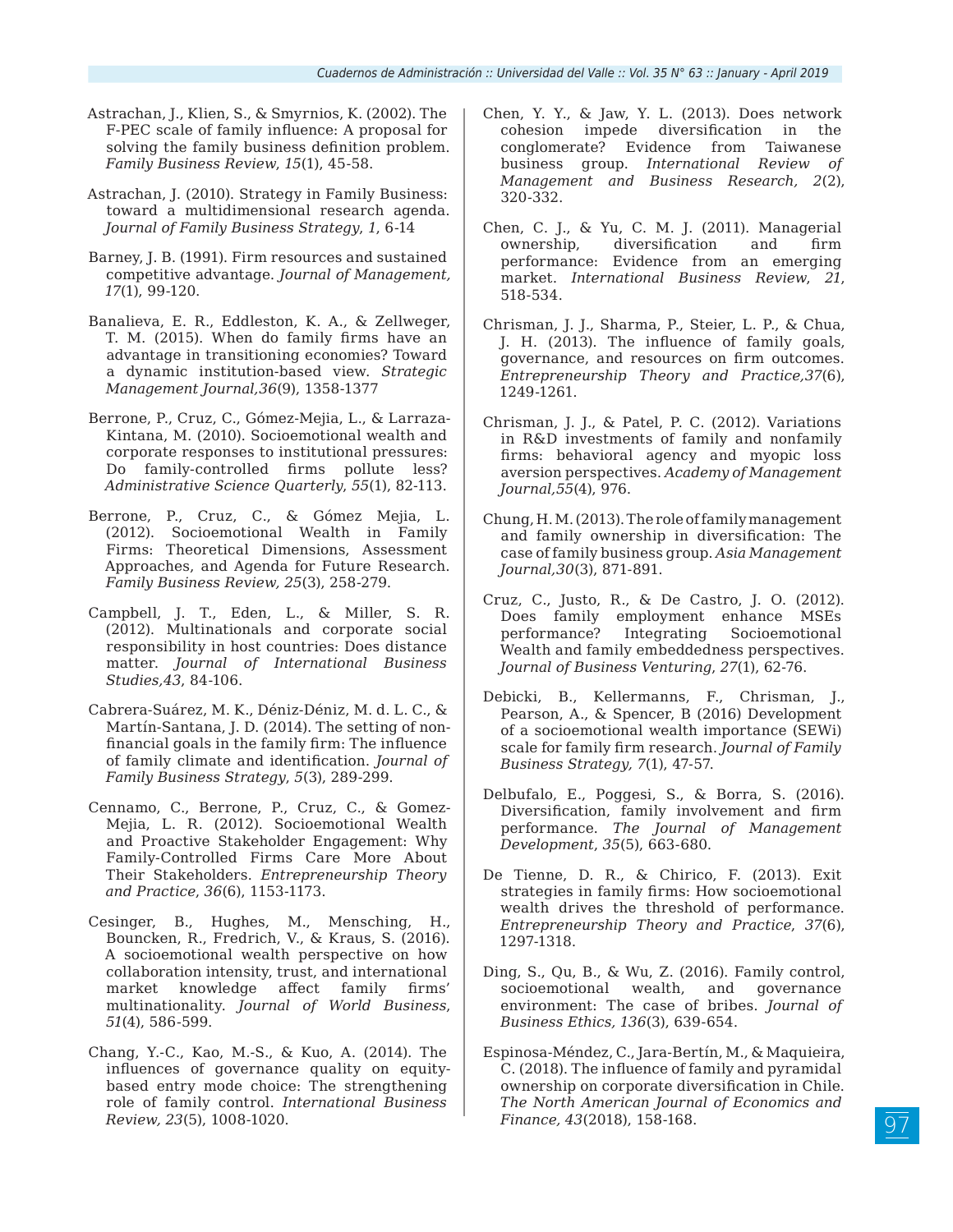- Essen, M., Carney, M., Gedajlovic, E. R., & Heugens, P. P. M. A. R. (2015). How does family control influence firm strategy and performance? A meta-analysis of US publicly listed firms. *Corporate Governance: An International Review*, *23*(1), 3-24.
- Gómez-Mejía, L., Haynes, K., Nuñez, M., Jacobson, K., & Moyano, J. (2007). Socioemotional wealth and business risks in family-controlled firms: Evidence from Spanish olive oil mills. *Administrative Science Quarterly*, *52*(1), 106-137.
- Gómez-Mejía, L., Makri, M., & Lazarra Quintana, M (2010*).* Diversification Decisions in Family-Controlled Firms*. Journal of Management Studies, 47*(2), 223-252.
- Gómez-Mejia, L., Cruz, C., Berrone, P., & De Castro, J. (2011).The Bind that Ties: Socioemotional Wealth Preservation in Family Firms. *The Academy of Management Annals*, *5*(1), 653-707.
- Gu, Q., Lu, J. W., & Chung, C. N. (2016). Incentive or Disincentive? A Socioemotional Wealth Explanation of New Industry Entry in Family Business Groups. *Journal of Management, 20*(10), 1-28.
- Habbershon, T. G., & Williams, M. (1999). A resource-based framework for assessing the strategic advantages of family firms. *Family Business Review*, *12*, 1-25.
- Hernández-Trasobares, A., & Galve-Górriz, C. (2015). Does Concentration of Ownership and Family Control Affect Specialization/ Diversification Business Strategies? *E+M Ekonomie a Management, 18*(4), 78-92.
- Hernández-Trasobares, A., & Galve-Górriz, C. (2016). Estrategias de diversificación en los grupos familiares y no familiares. Principales diferencias. *Cuadernos de Gestión*, *16*(1). DOI: 10.5295/cdg.140509ah
- Hernández-Trasobares, A., & Galve-Górriz, C. (2017). Diversification and family control as determinants of performance: A study of listed business groups. *European Research on Management and Business Economics,23*(1), 46-54.
- Hoskisson R. E., Johnson, R. A., Tihanyi, L., & White, R.E. (2005) Diversified business group and corporate refocusing in emerging economies. *Journal of Management*, *31*, 941-965
- Hsieh, T., Yeh, R., & Chen, Y. (2010). Business group characteristics and affiliated firm innovation: The case of Taiwan. *Industrial Marketing Management*, *39*(4), 560-570.
- Huei, N. S. (2014). How does group affiliation

affect the diversification performance of familycontrolled firms in Malaysia? -A governance perspective. *Asian Academy of Management Journal of Accounting and Finance, 10*(2), 81-115.

- Jensen, M. C., & Meckling, W. H. (1976). Theory of the Firm: Managerial Behaviour, Agency Costs and Ownership Structure. *Journal of Financial Economics, 3*(4), 305-360.
- Kao, M., Kuo, A., & Chang, Y. (2013). How family control influences FDI entry mode choice. *Journal of Management and Organization, 19*(4), 367-385.
- Kavadis, N., & Castaner, X. (2015). Who drives corporate restructuring? Co-existing owners in french firms. *Corporate Governance: An International Review*, *23*(5), 417-433.
- Kellermanns, F. W., Eddleston, K. A., & Zellweger, T. M. (2012). Extending the Socioemotional Wealth Perspective: A Look at the Dark Side. *Entrepreneurship Theory and Practice, 36*(6), 1175-1182.
- Khanna, T., & Palepu, K. (2000). Is group affiliation profitable in emerging markets? An analysis of diversified Indian business groups. Journal of Finance, 55(2), 867-891.
- Kotlar, J., De Massis, A., Fang, H., & Frattini, F. (2014). Strategic reference points in family firms. *Small Business Economics, 43*(3), 597-619.
- Kraiczy, N. D., Hack, A., & Kellermanns, F. W. (2015). What makes a family firm innovative? CEO risk-taking propensity and the organizational context of family firms. *The Journal of Product Innovation Management*, *32*(3), 334-348.
- Kraus, S., Mensching, H., Calabrò, A., Cheng, C., & Filser, M. (2016). Family firm internationalization: A configurational approach. *Journal of Business Research*,*69*(11), 5473-5478.
- Kuo, A., Kao, M., Chang, Y., & Chiu, C. (2012). The influence of international experience on entry mode choice: Difference between family and non-family firms. *European Management Journal*, *30*(3), 248-263.
- Laffranchini, G., & Braun, M. (2014). Slack in family firms: evidence from Italy (2006-2010). *Journal of Family Business Management*, *4*(2), 171-193.
- Le Breton-Miller, I., & Miller, D. (2013). Socioemotional Wealth Across the Family Firm Life Cycle: A Commentary on "Family Business Survival and the Role of Boards". *Entrepreneurship Theory and Practice*, *37*(6), 1391-1397.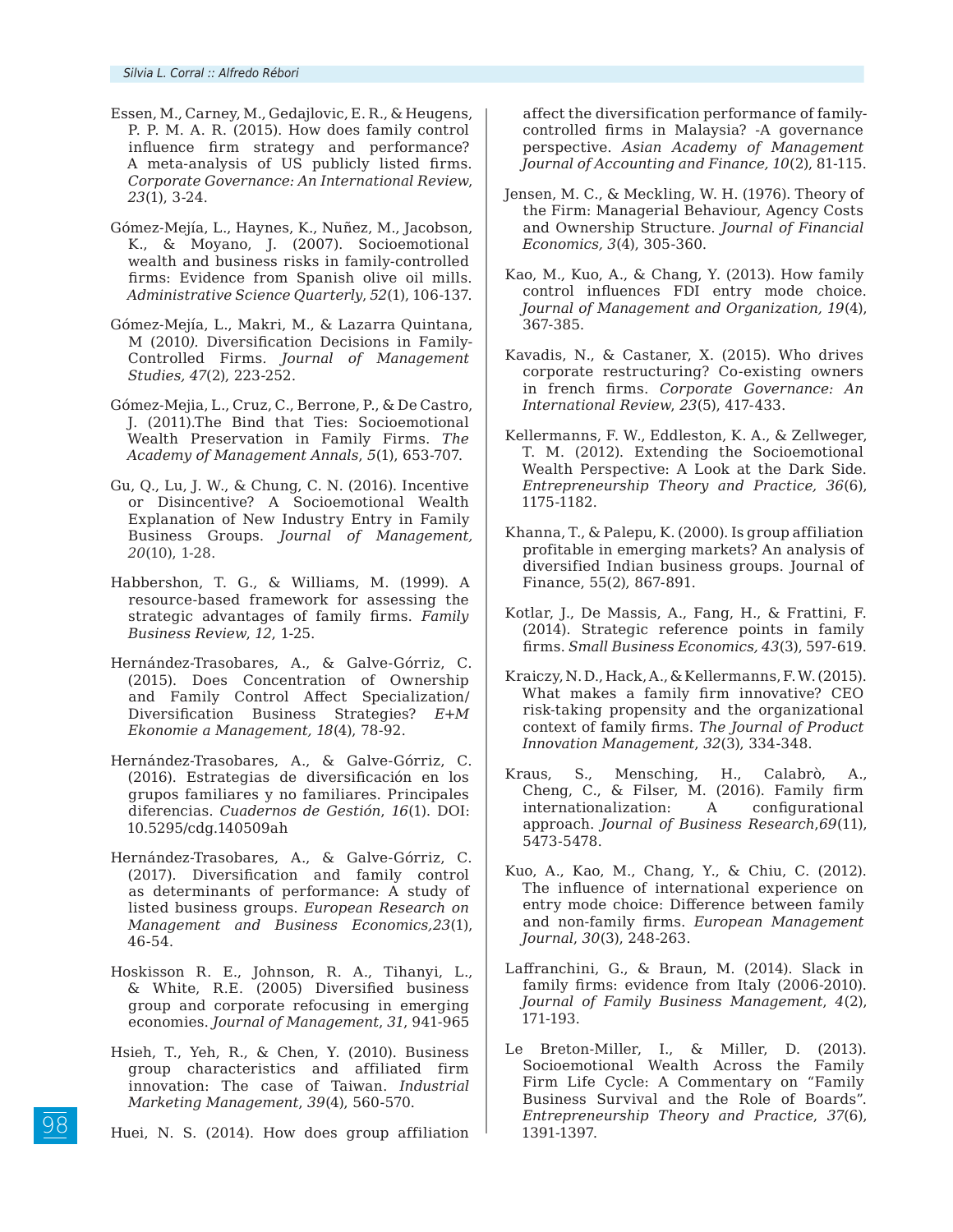- Li, Z., & Daspit, J. (2016). Understanding family firm innovation heterogeneity: A typology of family governance and socioemotional wealth. *Journal of Family Business Management, 6*(2), 103-121.
- Lien, Y. C., & Li, S. (2013). Does diversification add firm value in emerging economies? Effect of corporate governance. *Journal of Business Research,66*, 2425-2430.
- Lin, C., Wang, T., & Pan, C. (2016). Financial reporting quality and investment decisions for family firms. *Asia Pacific Journal of Management*, *33*(2), 499-532.
- Lo, F-Y., & Hsu, M-K. (2016). Business Group's Diversification Strategy and Sustainability. *International Journal of Business and Economics*, *15*(1), 35-49.
- Luo, X. R., & Chung, C. (2013). Filling or abusing the institutional void? Ownership and management control of public family businesses in an emerging market. *Organization Science, 24*(2), 591-613.
- Majocchi, A., & Strange, R., (2012). International diversification. *Management International Review*, *52*(6), 879-900.
- Memili, E., Misra, K., Chang, E. P. C., & Chrisman, J. J. (2013). The propensity to use incentive compensation for non-family managers in SME family firms. *Journal of Family Business. Management*, *3*(1), 62-80.
- Memili, E., Fang, H. C., & Welsh, D. H. B. (2015). Value creation and value appropriation in innovation process in publicly-traded family firms. *Management Decision*, *53*(9), 1921-1952.
- Miller, D., Le Breton-Miller, I., & Lester, R. H. (2010). Family ownership and acquisition behavior in publicly-traded companies. *Strategic Management Journal, 31*(2), 201-214.
- Miller, D., & Le Breton-Miller, I. (2014). Deconstructing socioemotional wealth. *Entrepreneurship Theory and Practice, 38*(4), 713-720.
- Minichilli, A., Brogi, M., & Calabro, A. (2016). Weathering the storm: Family ownership, governance, and performance through the financial and economic crisis. *Corporate Governance: An International Review*, *24*(6), 552-568.
- Montgomery, C. A. (1994). Corporate diversification. *Journal of Economic Perspectives*, *8*(3), 163-178.
- Muñoz Bullón, F., & Sánchez Bueno, M.J. (2012). Do family ties shape the performance

consequences of diversification? Evidence from the European Union. *Journal of World Business*,*47*, 469-477.

- Pongelli, C., Caroli, M. G., & Cucculelli, M. (2016). Family business going abroad: The effect of family ownership on foreign market entry mode decisions. *Small Business Economics,47*(3), 787-801.
- Ratten, V., Ramadani, V., Leo-Paul, D., Hoy, F., & Ferreira, J. (2017). Family entrepreneurship and internationalization strategies, *Review of International Business and Strategy*, *27*(2), 150-160.
- Sajid, A., Shujahat, H. H., & Mehmood, T. (2016). Corporate diversification and firm performance: An inverted U-shaped hypothesis. *International Journal of Organizational Leadership, 5*(4), 393-410.
- Schepers, J., Voordeckers, W., Steijvers, T., & Laveren, E. (2014). The entrepreneurial orientation-performance relationship in private family firms: The moderating role of socioemotional wealth. *Small Business Economics*, *43*(1), 39-55.
- Schmid, T., Ampenberger, M., Kaserer, C., & Achleitner, A. (2015). Family firm heterogeneity and corporate policy: Evidence from diversification decisions. *Corporate Governance: An International Review*, *23*(3), 285-302.
- Scholes, L., Mustafa, M., & Chen, S. (2016). Internationalization of small family firms: The influence of family from a socioemotional wealth perspective. Thunderbird *International Business Review*, *58*(2), 131-146.
- Schulze, W. S., Lubatkin, M. H., Dino, R. N., & Buchholtz, A. K. (2001). Agency relationships in family firms: Theory and evidence. *Organization Science*, *12*(2), 99-116.
- Schulze, W (2016) Socio-emotional wealth and family: revisiting the connection, *Management Research: Journal of the Iberoamerican Academy of Management*, *14*(3), 288-297.
- Sciascia S., Mazzola P., & Kellermanns F.W. (2014). Family management and profitability in private family-owned firms: Introducing generational stage and the socioemotional wealth perspective. *Journal of Family Business Strategy,5*(2), 131-137.
- Sharma, P., Salvato, C., & Reay, T (2014).Temporal Dimensions of Family Enterprise Research *Family Business Review, 27*(1), 10-19.
- Songini, L., & Gnan, L. (2015). Family Involvement